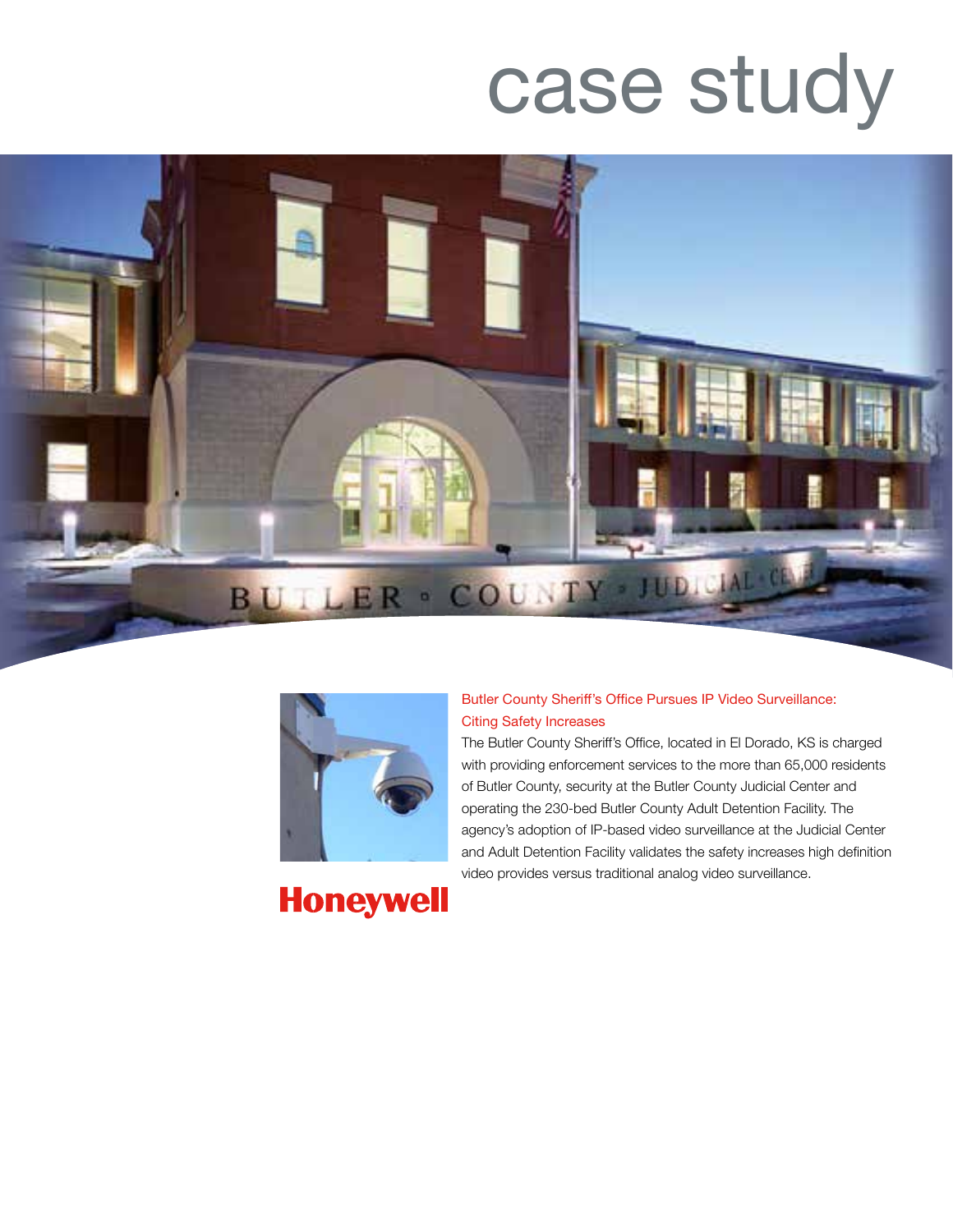# **The Situation:**

In 2012, the Butler County Sheriff's Office determined it needed to upgrade its existing analog video surveillance system at the Judicial Center and Adult Detention Facility. When the Judicial Center was built in 2003, the security system had 17 analog cameras and a PLC-controlled access control system. The disparate systems, especially the access control system, began to show its age and had become difficult and expensive to maintain.

As a first step in upgrading its access control and video surveillance system, the Butler County Sheriff's Office worked with 4PC, an IP security specialist based in Augusta, KS, to upgrade the Judicial Center's legacy access control system with Honeywell's Pro-Watch® security management system.

It wasn't long after this initial investment, however, that the agency contacted 4PC to inquire about the full capabilities of the Pro-Watch system. The Sheriff's Office was responding proactively to an escalating security risk that was affecting judicial facilities across the U.S.

# **The Solution:**

To upgrade the Sheriff's Office existing analog video surveillance systems, 4PC replaced the Judicial Center's 17 analog cameras with 46 1080p equIP Series cameras and two MAXPRO® network video recorders (NVRs) to store the video. The cameras are controlled electronically through computer consoles and Honeywell's UltraKey Plus keyboard using the Honeywell MAXPRO video management system (VMS).

**"The analog cameras the Sheriff's Office previously used were obsolete compared to today's modern IP cameras. IP cameras today have a resolution that's five to six times better than analog."**

#### *Coby Hayes, CEO at 4PC*

IP cameras today have a resolution that's five to six times better than analog. At the Adult Detention Facility, 4PC replaced 48 analog cameras with 96 1080p equIP series cameras and three pan tilt zoom (PTZ) cameras, doubling the facilities monitoring capabilities. 4PC also installed three MAXPRO® NVRs to store video being captured by the cameras. The digital storage gives deputies the ability to pull up video footage quickly and remotely, if needed.





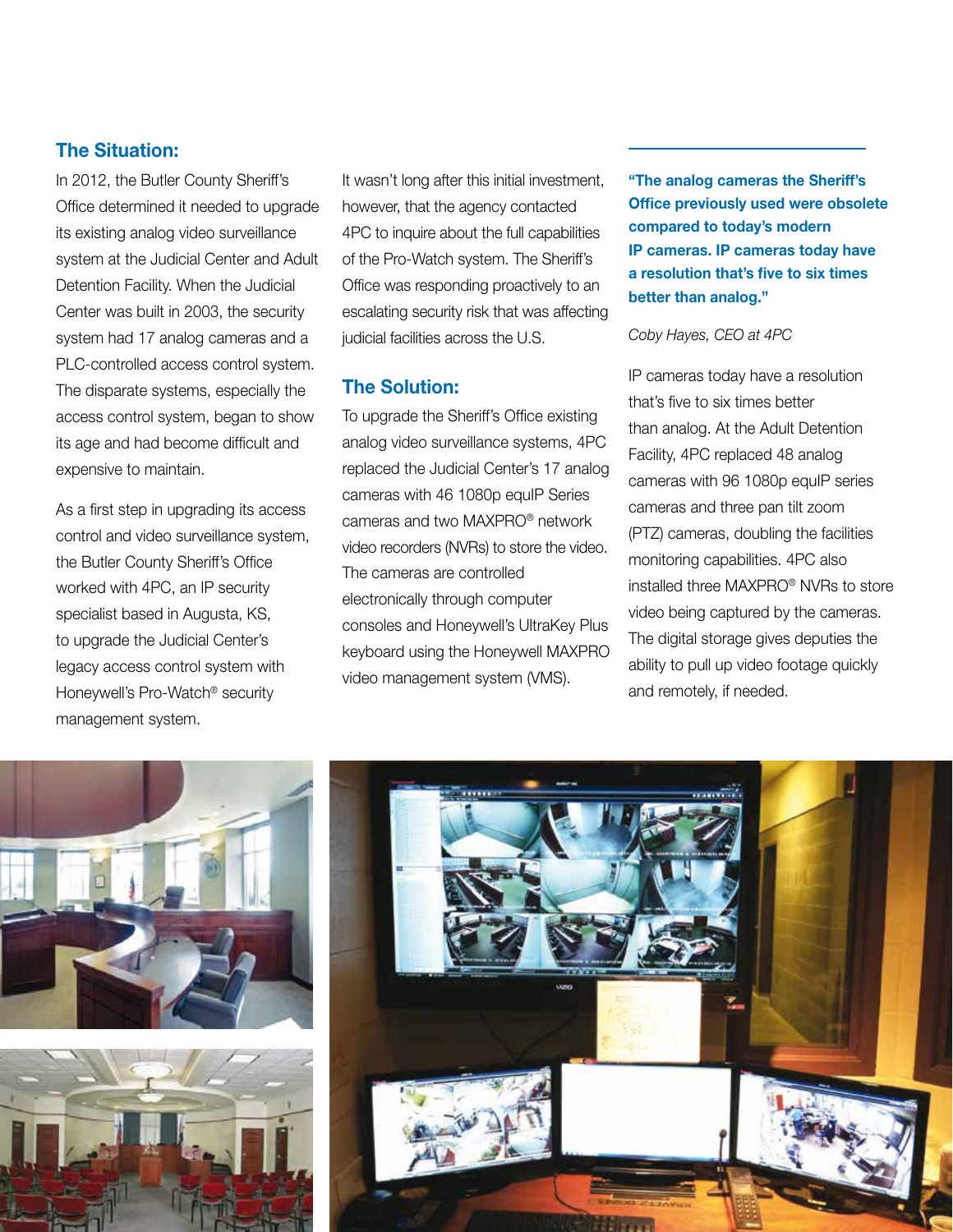### **The Benefits:**

The upgrade and expansion of the video surveillance system at the Judicial Center allowed the Sheriff's Office to provide remote access of pertinent personnel to the system. Through MAXPRO® VMS, judges and district attorneys can view the Judicial Center's camera feeds remotely from their desktop computers.

"Providing judges and district attorneys access to the Judicial Center's video feeds has really helped increase the safety of the courtroom staff," said Herzet. "From their desk they can easily and quickly verify if a person or a group is waiting to speak with them in the hallway or outside in the parking lot. It's a significant safety and security benefit during high profile court cases."

And as an integrated security system, the Pro-Watch® platform, is helping deputies efficiently keep records of employees and visitors entering and leaving the building through video surveillance and electronic access control. "The automation that comes with having an integrated security system is incredible," said Herzet. "From the security desk our deputies can see who is entering and leaving the building from multiple access points and follow individuals of interest throughout the courthouse."

For deputies at the Adult Detention Facility, the enhanced video clarity and monitoring is having a significant impact on safety. When an incident such as a fight occurs within the detention facility it can escalate quickly, requiring an immediate response. Taking advantage of the added situational awareness the cameras provide, deputies are able to quickly assess an incident, identify any potential dangers and respond to the scene with a game plan.

"Previously, we identified people in the footage from the color of their cloths and physical mannerisms. Now with the new high definition cameras we can see faces clearly and zoom in on objects so finely as to read handwritten words on a piece of paper," said Butler County Sheriff Kelly Herzet.

4PC also configured four Apple® iPad devices for the Sheriff, Undersheriff, and shift supervisors at the Judicial Center and Adult Detention Facility to access the video surveillance system remotely. "Equipping our shift supervisors with iPads gave them the flexibility to be away from their desk and interact with deputies working in the field," said Herzet. "The iPads are setup to access the video surveillance systems at both facilities and can be used anywhere there's Wi-Fi® access."

#### **The Products:**

- equIP Series cameras
- UltraKey Plus keyboard
- MAXPRO Video Management System (VMS)
- MAXPRO VMS Viewer
- Pro-Watch platform
- PTZ cameras